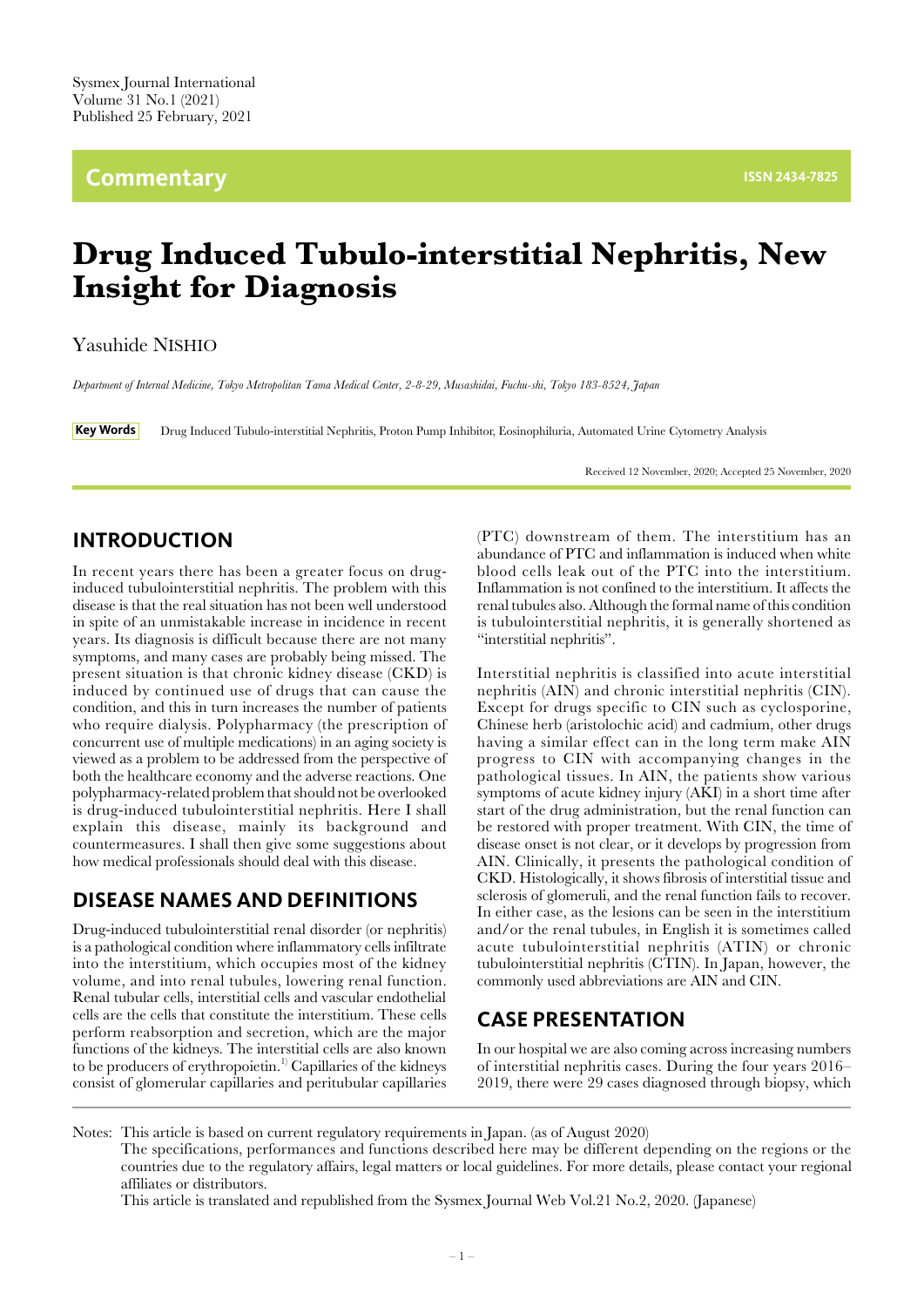is twice as many as we had during the four years before that. However, AIN cases that present all the typical clinical symptoms are rather rare. They usually have very few subjective or objective symptoms, and most are cases where biopsy was conducted because of some anomalies detected in other tests or cases clinically diagnosed as AIN/CIN without biopsy.

Therefore, we will present here a typical drug-induced interstitial nephritis case encountered in our hospital, along with tissue findings from the kidney biopsy.

The patient was a 54-year-old woman who was hospitalized with the chief complaint of a 39˚C fever for a week. The physician she had consulted earlier had prescribed the antipyretic analgesic acetaminophen (Caronal) and the antimicrobial clarithromycin (Claris). Blood tests had revealed an elevated inflammatory reaction for which she was given the antimicrobial drug garenoxacin (Geninax). However, the fever persisted, and she had a lack of appetite, because of which she was referred to our hospital for detailed examination and treatment. On day 3 of hospitalization some erythematous patches appeared on her trunk. Tests showed proteinuria  $(+)$  and occult blood  $(-)$ . The results of urine sediment analysis were white blood cells 10–19/HPF, bacteria (–), hyaline cast (+), white blood cells 14,500/µL (eosinophil was 0 % at hospitalization and reached a maximum of 8 % during hospital stay), Cr (Creatinine) 0.99 mg/dL, CRP (C-reactive protein) 26.4 mg/dL, Ccr (Creatinine clearance) 26.5 mL/min, NAG (N-acetyl-ß-Dglucosaminidase)15 IU/L and ß2MG (ß2 -microglobulin) 12,100 µg/L. Urine cytology tests revealed no increase in eosinophils on the day of hospitalization but an increase to 14 % on day 2 of hospitalization. Abdominal ultrasonography and CT revealed bilateral enlargement of both kidneys and gallium scintigraphy showed accumulation in both the kidneys. Kidney biopsy revealed the main lesions in renal

tubules and the interstitium (*Fig. 1*) which led to the diagnosis of drug-induced interstitial nephritis. During hospitalization, Cr increased to 2.44 mg/dL, but it returned to normal levels after 2 months as a result of stopping the aforementioned drugs, and treatment with 30 mg prednisolone. The suspect drugs, Caronal, Claris and Geninax, all turned out to be negative in the lymphocyte stimulation test (LST).

#### **EPIDEMIOLOGY (PARTICULARLY ABOUT PROTON PUMP INHIBITOR-INDUCED INTERSTITIAL NEPHRITIS)**

According to the Japan Renal Biopsy Registry, 26,535 cases were registered during 2007–2015. Of these, 328 (1.24 %) were clinicopathologically diagnosed to have drug-induced kidney injury and only 159 (0.60 %) of them were diagnosed to have acute or chronic interstitial nephritis.<sup>2)</sup> This is the statistical data of only cases that had been biopsied. I suspect that there may have been many other cases diagnosed clinically as "suspected cases" without doing biopsy or missed altogether. Typical of such cases are those with interstitial nephritis induced by proton pump inhibitors (PPI), which has begun to draw attention in recent years.

PPI became commercially available around 1990. Unlike the H2 receptor antagonists conventionally used at that time, PPI showed no adverse effects like hematopoietic disorders because of which they were considered as safe drugs that could be used without dose adjustment even on patients with renal disorders. Because of this, the drug was easily prescribed on a global scale for long-term use for gastroduodenal ulcers and reflux esophagitis, and as a prophylactic against gastric ulcer in patients under treatment with steroids, aspirin, or non-steroidal anti-inflammatory analgesic drugs (NSAIDs). However, recently, especially after 2010s, adverse reactions have been reported in various fields of medicine, drug-



Fig. 1 Kidney biopsy findings of the case presented (PAS stained)<br>There was no abnormality of glomerular bodies. A high degree of cell infiltration, mainly by plasma cells and small round cells, can be seen all over the in *as also some scattered eosinophils. There are signs of swelling and degeneration of renal tubules, and necrotic signs of basement membrane collapse.*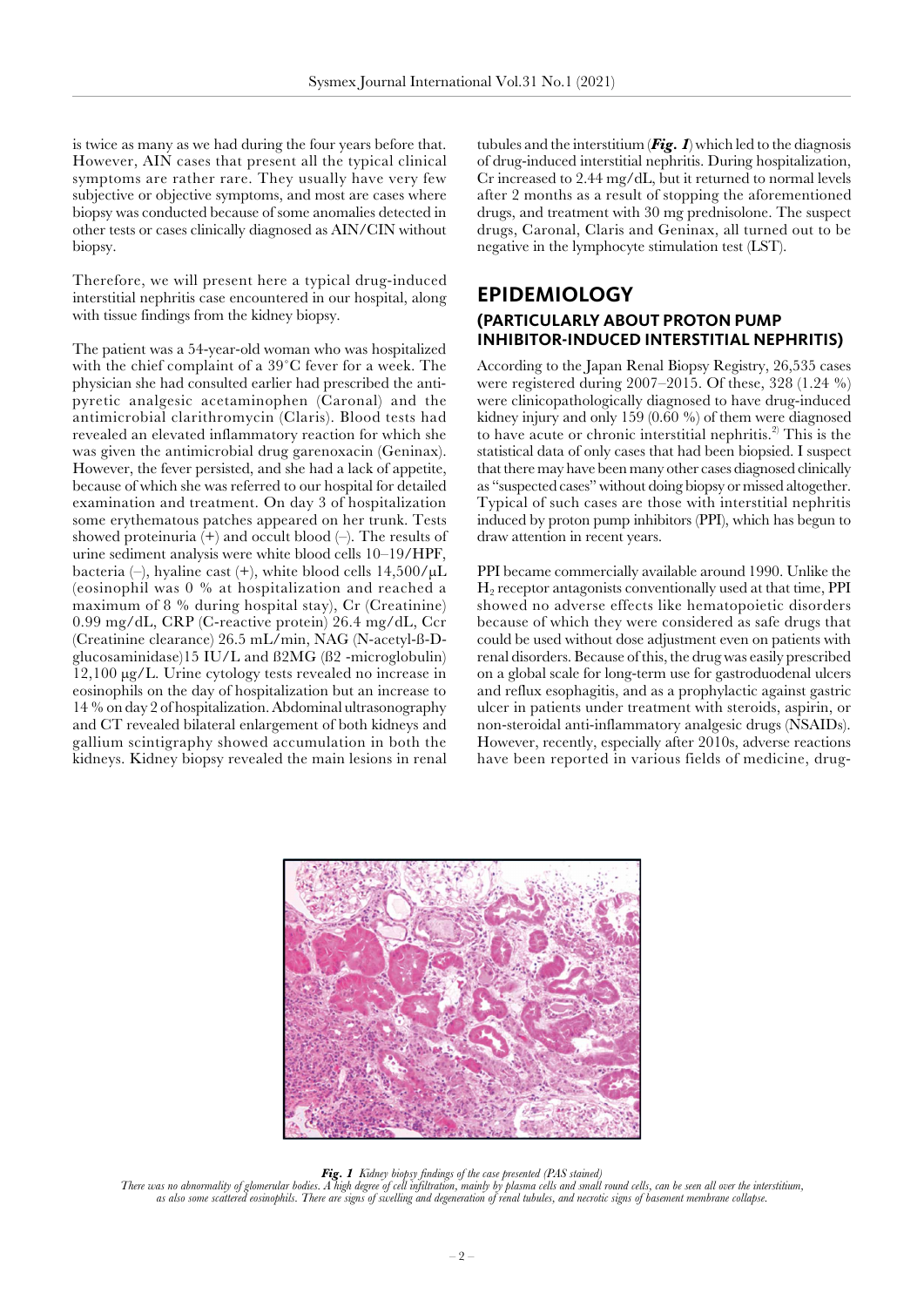induced interstitial nephritis being the most frequently reported. Since 1992, when a patient under PPI treatment was first diagnosed through kidney biopsy to have interstitial nephritis,<sup>3)</sup> it was still not considered to be much of a problem for quite some time. After entering the 21st century, reports that claimed high frequency of CKD among patients administered PPI have appeared one after another as a result of studies carried out with large-scale databases of Oceania and North America. In addition to these, several reports on complications such as pneumonia, bone fractures, intestinal infections, dementia, etc. have also appeared one after another around the same time. Thus, it has now become widely known that PPI are not safe for the patients. In the latest meta-analysis conducted in 2018, the administration of PPI was shown to be significantly more associated with onset of AKI and CKD than in the group that was not given PPI or the group that was administered a histamine  $H_2$  receptor antagonist.4) Although there is no large statistical survey data in Japan, large numbers of cases have been reported and the Japanese Society of Nephrology has issued cautions and recommendations.<sup>5)</sup>

Some noteworthy statistical data that suggests an increasing trend in the incidence of drug-induced interstitial nephritis in Japan is available.<sup>6)</sup> According to the country-wide survey of chronic dialysis cases conducted by the Japanese Society for Dialysis Therapy, there were 120 cases of interstitial nephritis in Japan in 2018 (0.3 % of the 38,147 new dialysis patients with renal failure), which is not very high. Interstitial nephritis was added as a category of primary diseases only in 2017. In the statistical data compiled before that, it was apparently missed or reported under "others" because there were only a few such cases. Besides this, there has been no increase in the number of patients with systemic diseases that can cause non-drug induced interstitial nephritis. Therefore, the recent increase in interstitial nephritis in the statistical data mentioned above can be attributed to increase of druginduced interstitial nephritis, and apparently some patients with AIN progress to the chronic state of CIN, which further advances to end-stage renal failure. The aforementioned statistical survey has 5,136 (13.5 %) cases classified under "cause unknown". It is assumed that even among such cases there must be cases that should otherwise

have been diagnosed as interstitial nephritis. Thus, there is greater caution and interest among specialists about interstitial nephritis because of the increased PPI-associated development of AIN/CIN cases. As a result, this disease is now recognized as one that is brought about by an independent cause. Although not shown in the above statistics, CKD caused mainly by glomerular nephritis, diabetic nephropathy, or a nephrosclerosis shows rapid aggravation by drugs. There is therefore no doubt that interstitial nephritis has a non-negligible impact on the increase of dialysis patients who now exceed 340,000 in Japan, although this is not shown in the table of statistical data.

# **CAUSES, PATHOPHYSIOLOGY, AND PATHOLOGICAL FINDINGS**

Histopathologically, the same findings as interstitial nephritis are seen in systemic autoimmune diseases such as sarcoidosis and Sjogren's syndrome, infections such as that caused by cytomegalovirus, and nephritis caused by urinary tract infections. However, the drug-induced interstitial nephritis and autoimmune diseases are grouped together under the same action mechanism because interstitial cells are damaged due to activation of immunocompetent cells. As many as 70–85 % of interstitial nephritis cases are drug-induced. Any drug can theoretically be a cause, but currently three are major suspects. These are the conventional two suspects (NSAIDs and antimicrobial agents) and PPI. Presently kidney injury caused by anticancer agents, especially immune checkpoint inhibitors like nivolumab, is drawing attention. Some reports claim that the incidence of interstitial nephritis is particularly high among those taking PPI.<sup>7)</sup> This seems to suggest that drug-induced AIN develops and gets aggravated more easily by a combination of drugs rather than a single drug. *Table 1* shows the drugs that cause relatively high incidence of interstitial nephritis.

Various mechanisms lead to drug-induced kidney injury. Even if we look at the injury caused to renal tubules only, heavy metals like mercury, lithium, aminoglycoside antibiotics, and anti-cancer agents like cisplatin, all directly damage cells of the renal tubules. NSAIDs inhibit the prostaglandin pathway which in turn causes reduced renal

| Type                   | Drug                                                                                                                                                                          |
|------------------------|-------------------------------------------------------------------------------------------------------------------------------------------------------------------------------|
| Antimicrobials         | β-lactam drugs (Penicillin, Cephalosporin), Quinolone, Ethambutol, Isoniazid, Macrolide, Rifampicin,<br>Sulfonamide, Tetracycline, Vancomycin                                 |
| <b>NSAIDs</b>          | Almost all the drugs                                                                                                                                                          |
| Gastrointestinal drugs | PPI, H <sub>2</sub> Receptor Antagonists, Mesalazine                                                                                                                          |
| <b>Diuretics</b>       | Furosemide, Thiazide, Triamterene                                                                                                                                             |
| Antineoplastic agents  | Ifosfamide, Tyrosine Kinase Inhibitors, Pemetrexed, Immune Checkpoint Inhibitors                                                                                              |
| Others                 | Alloprinol, Amlodipine, Diltiazem, Captopril, Carbamazepine, Azathioprine, Clofibrate, Phenytoin,<br>Propylthiouracil, Synthetic Narcotics, Antiviral drugs (Acyclovir, etc.) |

*Table 1 Drugs that can cause interstitial nephritis*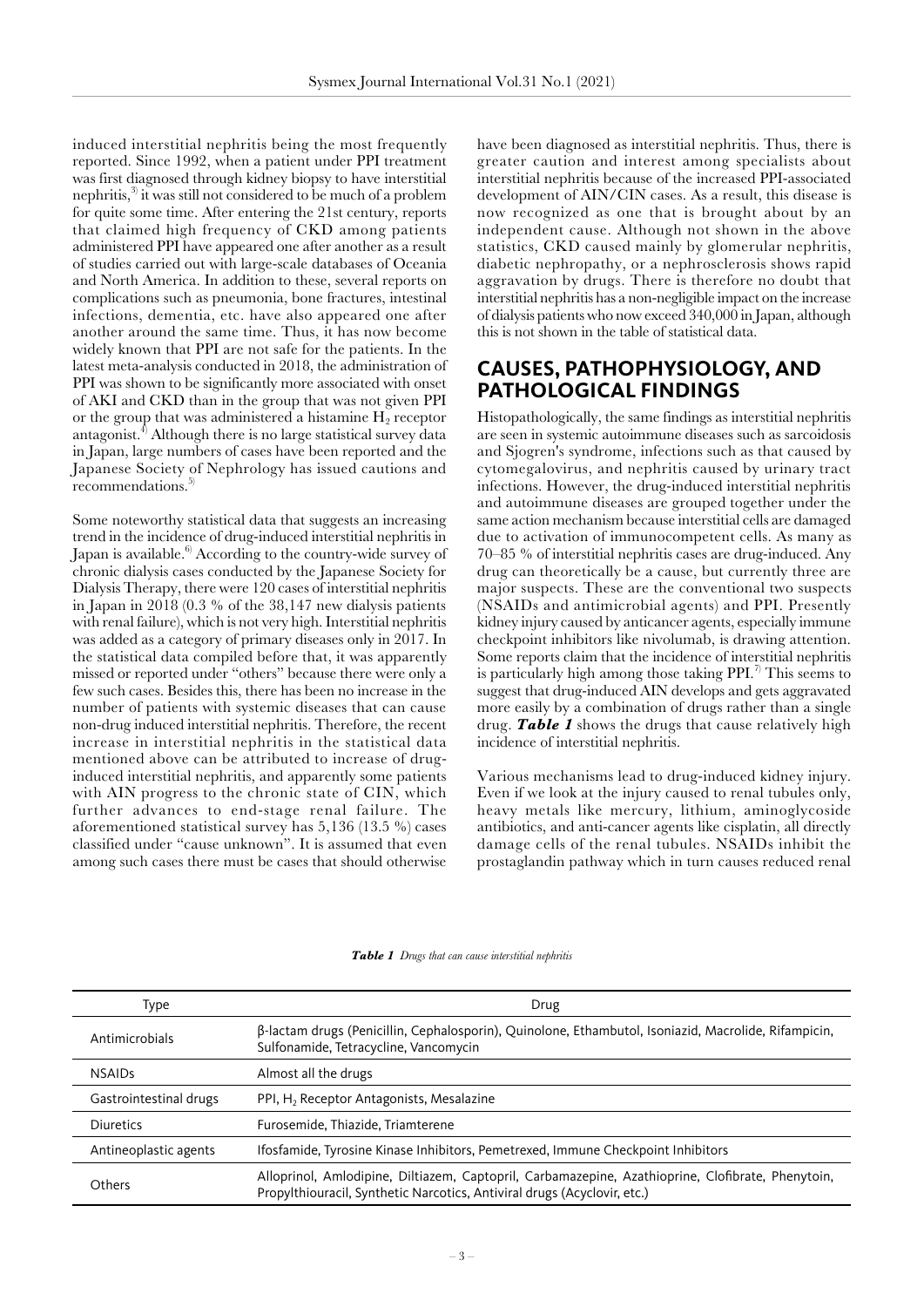blood flow and acute tubular necrosis (ATN), and thus have direct toxicity. Quite a few NSAIDs cause both ATN and AIN type of injury. If it is direct toxicity, the decline in renal function occurs relatively rapidly, and it is easier to clinically diagnose the condition from the time interval between start of drug administration and disease onset. On the other hand, with ß lactam antibiotics and PPI, which show only AIN type injury, although the condition is acute, the earliest onset may occur only 4–5 days from the start of the drug administration, or even a few months later in some cases. This makes it difficult to specify the time of disease onset. The reasons for this are that the onset mechanism of AIN, unlike the direct toxicity model of ATN, involves a delayed hypersensitivity reaction that falls under the Type IV allergic reactions as per Gell and Coombs classification. In other words, the drug does not directly damage the cells of the renal tubules but causes kidney injury over time in a dose-independent manner through immune cells. It has been observed in some patients that the first drug administration may not cause any problems, but a second administration causes AIN.

The endogenous interstitial nephritis arising from autoimmune diseases and exogenous drug-induced interstitial nephritis have the same onset mechanism, although the causes are different. In autoimmune diseases, renal tubular cells which are part of the normal tissue are targeted. In drug-induced nephritis, however, the drug itself is not an antigen. The causal drug is a small molecule and therefore is not an antigen by itself, but when it becomes an antigen (haptination) by combining with other substances, the mechanism of the antigen becoming a target for attack by activated immunocompetent cells kicks in, leading to destruction of the tubular cells. Thus, the same histopathological signs will be seen whether it is autoimmune disease-associated or drug-induced interstitial nephritis.

The characteristic signs of AIN are infiltration of inflammatory cells mainly comprising lymphocytes, mononuclear cells and plasma cells, mostly in the interstitium and edema of the interstitium. Sloughing and necrosis of renal tubular cells, and destruction and blockage of the lumen structure occur when the injury reaches the renal tubules. Apart from the mononuclear cells, polymorphonuclear leukocytes and eosinophils also infiltrate, and some cases have granulomas created by aggregation of macrophages. In CIN, the characteristic features of interstitial fibrosis involving collagen fibrils and atrophy of renal tubules. The glomeruli also get sclerosed as a secondary development. There are many cases where the tissue presents both AIN and CIN characteristics.

#### **DIAGNOSIS (ESPECIALLY ABOUT ABNORMAL FINDINGS IN URINE SEDIMENT ANALYSIS)**

Fever, rashes and increase in eosinophils are the three classic clinical symptoms used to diagnose drug-induced AIN. However, these are the findings seen in AIN caused by ß-lactam antibiotics such as penicillin and cephalosporin and they are not seen in all types of drug-induced AIN. Not many patients with PPI-induced AIN, which has been identified as a problem in recent years, develop these symptoms. Because of this, this unexpected side effect was recognized only nearly

20 years after the drug became commercially available, with increase in CKD cases. The incidence of these symptoms are reported to be mild fever in 35–70 % cases, rashes in 25–40 %, and increased eosinophils in 25–40 %, and not more than 10 % of the cases have all the three symptoms. Apart from these, back pain and lower back strain arising from acute enlargement of the kidneys are the first symptoms in about 30 % of the patients. Gross hematuria is seen in 5–15 % of the patients and joint pain in more than 25 %. Close attention is required as some patients present with symptoms like nausea, vomiting, diarrhea, etc. which cannot be distinguished from symptoms of common cold or gastroenteritis. After having such symptoms, the patients show progressive decrease in kidney function and increase in Cr level, and signs characteristic of CKD such as decreased urine volume, edema and increased blood pressure become apparent. A common abnormal finding in urine test is mild proteinuria of not more than 2 g/day. 70–80 % of the patients show microscopic hematuria, but red blood cell casts are rarely seen. The urine sediment analysis is negative for bacteria in a high proportion, 75–85 %, of the patients but they have white blood cell-positive sterile pyuria.

Initially, eosinophils in urine were drawing attention as a characteristic sign of AIN and it was considered a highly sensitive test parameter for AIN caused by a small group of specific drugs.<sup>8)</sup> However, a large-scale examination that covered patients confirmed through kidney biopsy to have AIN revealed that urine eosinophils did not have very high diagnostic value, as shown by the sensitivity of 60 % and specificity of 85 %.<sup>9)</sup> Currently it is considered only as some additional supporting evidence. The reasons for the low sensitivity and specificity are that urine eosinophils are seen in other infections and kidney diseases like connective tissue disease, and also the fact that the urine test results may be normal at the early stage of the disease. Moreover, the detection of urine eosinophils is not suitable as a screening test because special staining of urine sediments is required. On the other hand, various biomarkers have been studied in the fields of blood and urine biochemistry but no biomarker specific to AIN could be identified so far. In diagnostic imaging, kidney enlargement can be seen by abdominal ultrasonography and CT scans and gallium scintigraphy gives positive results in the acute phase. But neither of these is specific to AIN. Therefore, I decided to revisit the quantitative tests for urine eosinophils and white blood cells which were once considered to have not much diagnostic value.

In a retrospective clinical study conducted recently at our hospital, the diagnostic value of quantification of urine eosinophils was examined with cases where the quantification was done strictly through direct observation by medical technologists, from among cases that were clinically diagnosed as AIN during the previous 10 years.<sup>10)</sup> The diagnostic performance was the highest when the urine eosinophil fraction threshold was set at 5 %. But it was still not suitable as a screening test because the sensitivity was 48.5 %, specificity 83.7 %, and area under ROC 0.65. Nevertheless, in an analysis limited to pyuria cases, a threshold set at 6 % showed the highest diagnostic performance with sensitivity 80.0 %, specificity 80.9 %, and area under ROC 0.83. Therefore, the quantification of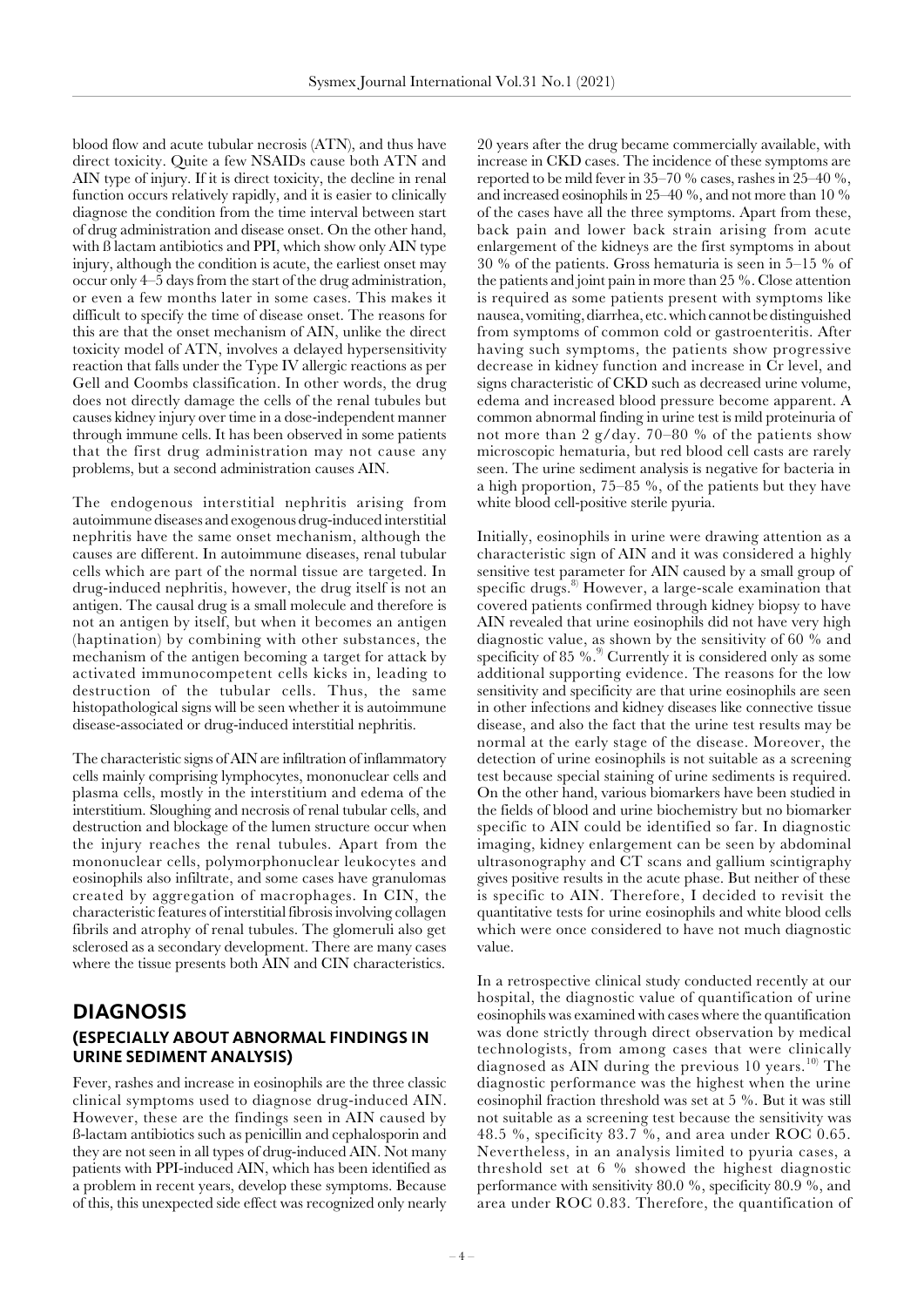eosinophils in urine seems to be a beneficial test if we limit the cases to those suspected of having AIN. The aforementioned study that gave a negative result about the usefulness of the urine eosinophil count, the eosinophils were counted visually by medical technologists and reported in semi-quantitative terms such as "1 % or more" or "5 % or more", without strictly setting the abnormal range for the eosinophil counts. I then paid attention to the quantification of sterile pyuria, and assumed that a simple and accurate screening for AIN would be possible if the abnormal range is set after accurate quantification of white blood cells and bacteria in the urine using automated particle analyzers which are being rapidly inducted in Japanese medical institutions. Here, in *Fig. 2*, I have suggested the flow chart algorithm for this procedure.

Let me now explain the flowchart. With patients under longterm treatment with a suspect drug such as a PPI, the urine test is to be done regularly. Qualitative urine tests check for the presence of white blood cells and bacteria but, if possible, set the threshold value for positivity for an automated urine particle analyzer. In an examination conducted at our hospital using one such analyzer, we defined pyuria as a white blood cell count of 28 or more per μL (corresponds to

5 white blood cells per HPF) and for bacteria 100 or more per µL as positive. In the next step of the flowchart, bacteriuria positive cases are excluded as abnormal test result cases arising from urinary tract infection and only bacteria negative and white blood cell positive sterile pyuria cases are selected. Furthermore, cases with connective tissue disease, etc. are excluded after clinical diagnosis. The remaining cases are considered to be suspected cases of AIN or CIN. Where possible, treatment with the suspect drug is halted to see if this improves on urine test results. The diagnostic probability for AIN would improve further if the eosinophil count in the urine sediment of the suspected cases is also measured after special staining of the sediment. However, we cannot rule out AIN even if the person is negative for urine eosinophils. Kidney biopsy must also be considered for such difficult-todiagnose cases and those with severely lowered kidney function.

As of now, we have to rely on kidney biopsy for definitive diagnosis of AIN. But biopsy is a test accompanied by certain risks and it is difficult to use in all suspected AIN cases. In reality, therefore, with patients suspected of having druginduced interstitial nephritis, stopping the suspect drug and observing whether there is reduction in kidney injury and



*Fig. 2 Diagnostic flowchart for drug-induced AIN \*If possible, set the threshold using an automated urine particle analyzer.*